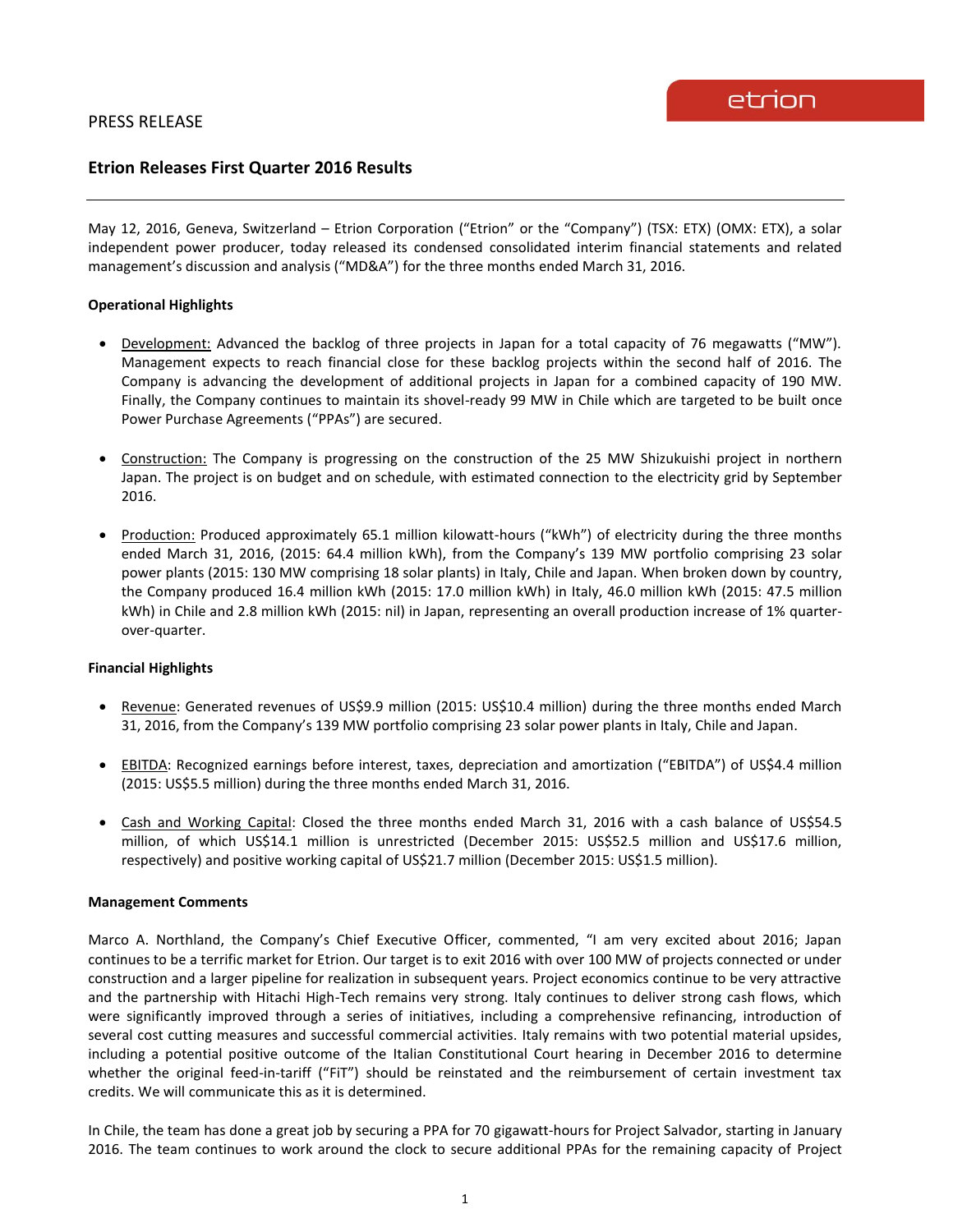Salvador and our pipeline as well. Spot market electricity prices for Project Salvador continued to be low during the first quarter of 2016, due to network bottlenecks and are likely to remain low for the rest of 2016 and a portion of 2017 until network expansion is completed.

On the operational side, we continue to make significant savings due to the reduction of operating and maintenance costs, headcount and other cost reduction initiatives."

### **Results**

During the three months ended March 31, 2016, the Company reported a gross profit of US\$0.2 million (2015: US\$2.4 million) and generated adjusted operating cash flow of US\$4.5 million (2015: US\$5.6 million). These results were primarily attributable to lower production and spot electricity prices in Chile and Italy. In addition, the substantially lower foreign exchange gain recognized during the quarter of \$0.4 million (2015: \$6.3 million) contributed to Etrion reporting a net loss of US\$8.5 million (loss per share of US\$0.02) compared to a net loss of US\$2.5 million (loss per share NM) during the comparable period in 2015.

### **Earnings Call**

A conference call/webcast to present the Company's first quarter results will be held on Thursday, May 12, 2016, at 10:00 a.m. Eastern Daylight Time (EDT) / 4:00 p.m. Central European Summer Time (CEST).

#### Dial-in details:

North America: +1-647-788-4919 / Toll Free: +1-877-291-4570 / Sweden Toll Free: 02-079-4343

#### Webcast:

A webcast will be available at<http://www.investorcalendar.com/IC/CEPage.asp?ID=174542>

In addition, the earnings call presentation, along with the Company's condensed consolidated interim financial statements for the three months ended March 31, 2016, and related management's discussion and analysis will be available on the Company's website ([www.etrion.com\)](http://www.etrion.com/).

A replay of the telephone conference will be available until June 12, 2016.

Replay dial-in details: North America: +1-416-621-4642 / Toll Free: +1-800-585-8367 Pass code for replay: 83627584

#### **About Etrion**

Etrion Corporation is an independent power producer that develops, builds, owns and operates utility-scale solar power generation plants. The Company owns 139 MW of installed solar capacity in Italy, Chile and Japan. Etrion has a 25 MW solar project under construction in Japan and is also actively developing solar power projects in Japan and Chile. The Company is listed on the Toronto Stock Exchange in Canada and the NASDAQ OMX Stockholm exchange in Sweden under ticker symbol "ETX". Etrion's largest shareholder is the Lundin family, which owns approximately 24% of the Company's shares directly and through various trusts.

For additional information, please visit the Company's website at www.etrion.com or contact:

Paul Rapisarda – Chief Financial Officer Telephone: +41 (22) 715 20 90

*Note: The capacity of power plants in this release is described in approximate megawatts on a direct current basis, also referred to as megawatt-peak.*